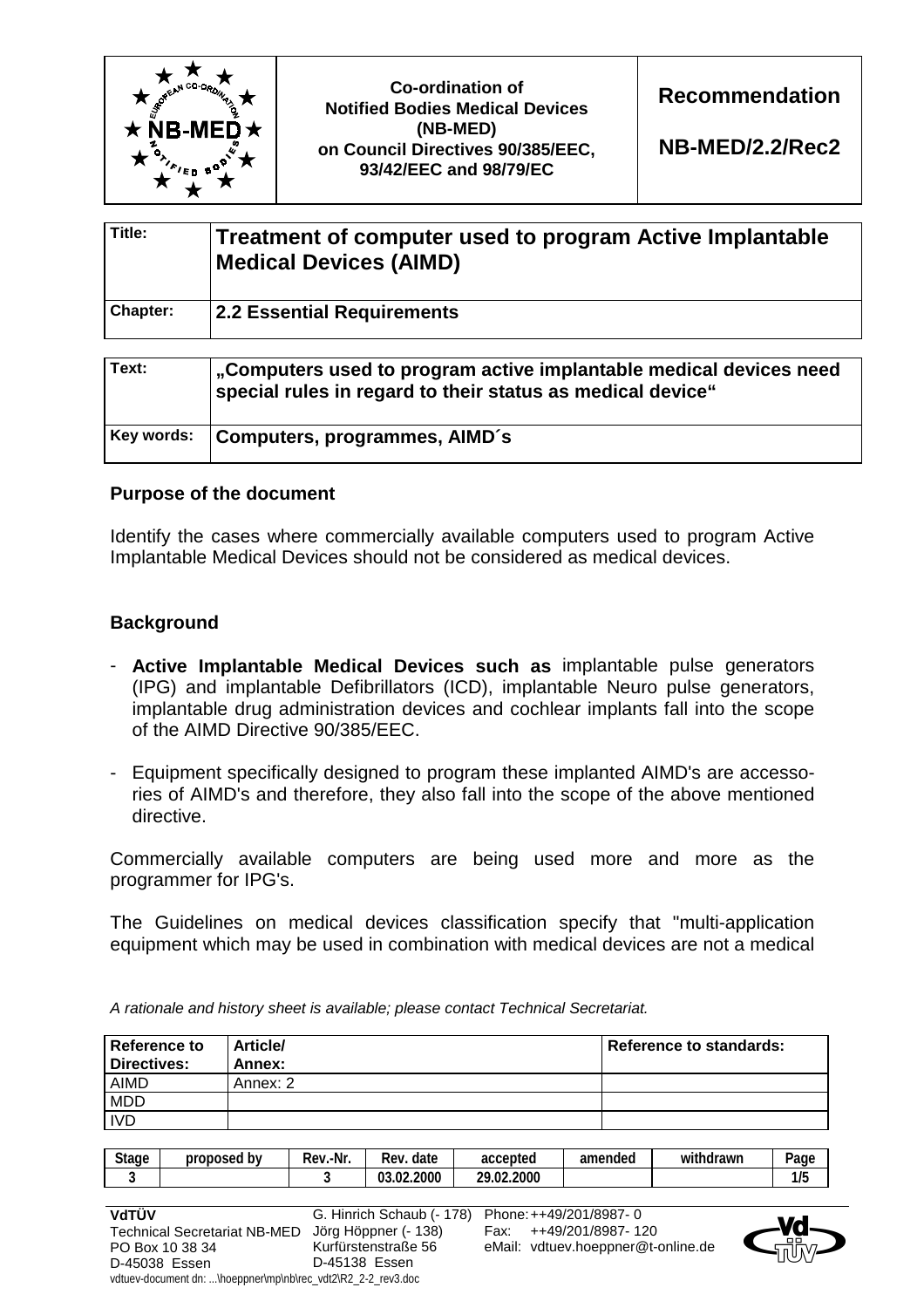

device unless its manufacturer places it on the market with specific intended purpose of a medical device".

# **Definitions**

## **1. Medical Devices (90/385/EEC)**

Means any instrument, apparatus, appliance, material or other article, whether used alone or in combinations, together with any accessories or software for its proper functioning, intended by the manufacturer to be used for human being in the ..."

## **2. Active Medical Device (90/385/EEC)**

Means any medical device relying for its function on a source of electrical energy or any source of power other than that directly generated by the human body or gravity.

## **3. Active Implantable Medical Device (AIMD) (90/385/EEC)**

Means any active medical device which is intended to be totally or partially introduced, surgically or medically, into the human body or by medical intervention into a natural orifice, and which is intended to remain after the procedure.

## **4. "Intended purpose" (EC Directive 93/42/EEC):**

The intended use means the use for which the device is intended according to the data supplied by the manufacturer on the labelling, in the instructions and/or promotional materials".

## **5. Medical Electrical System (EN 60601-1-1)**

 Totality of more than one item of Medical Electrical Equipment or of Medical Electrical Equipment in combination with other non-medical electrical equipment that by coupling behaves as a unit with specified functions.

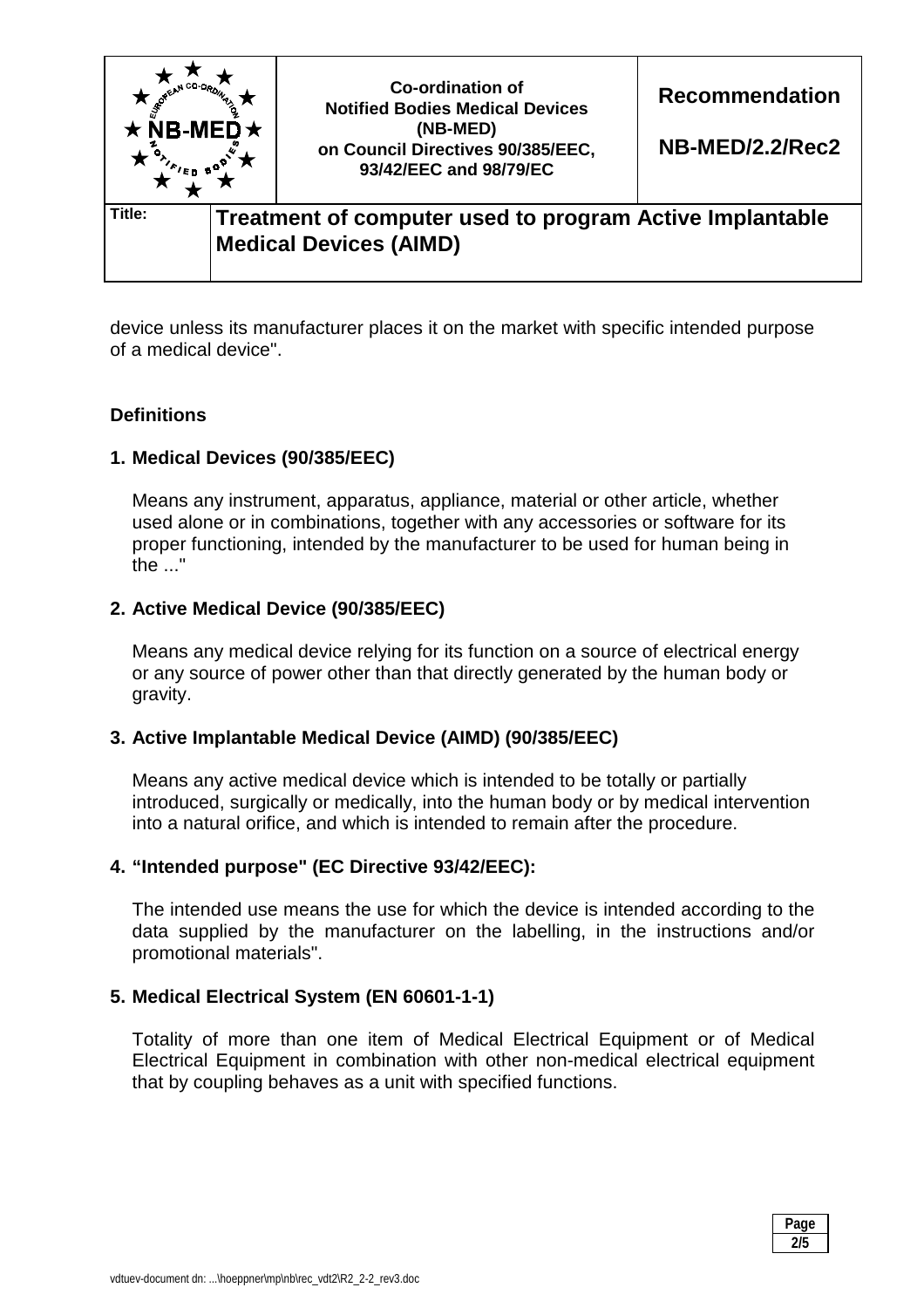

# **Description of the system**

The system allowing communication with the implantable parts of the AIMD is usually constituted as follows:

- a commercially available computer
- a wand or patient applied part (part of the system in contact with the patient from one side and connected to the computer on the other side. This part of the system may also include an interface module which, among other functions, provides electrical isolation between computer and patient applied part).
- Software used to program the implantable parts of the AIMD.

### **Handling of the system**

Manufacturers have the freedom

- either to consider the system as a whole and to affix the CE marking on the whole system

## **OR**

- to consider each part of the system and to affix the *relevant* CE marking on each part of the system.

*Note: A description or definition of several interfaces between the parts should be given.* 

## **Regulatory Status of the computer**

A. The computer is a medical device in the following cases:

- The computer bears the trade name of the AIMD manufacturer
- The original information provided with the computer has been replaced or modified
- Modifications have been made to the software or hardware of the computer, which have not been made according to the instructions provided by the manufacturer of the computer.

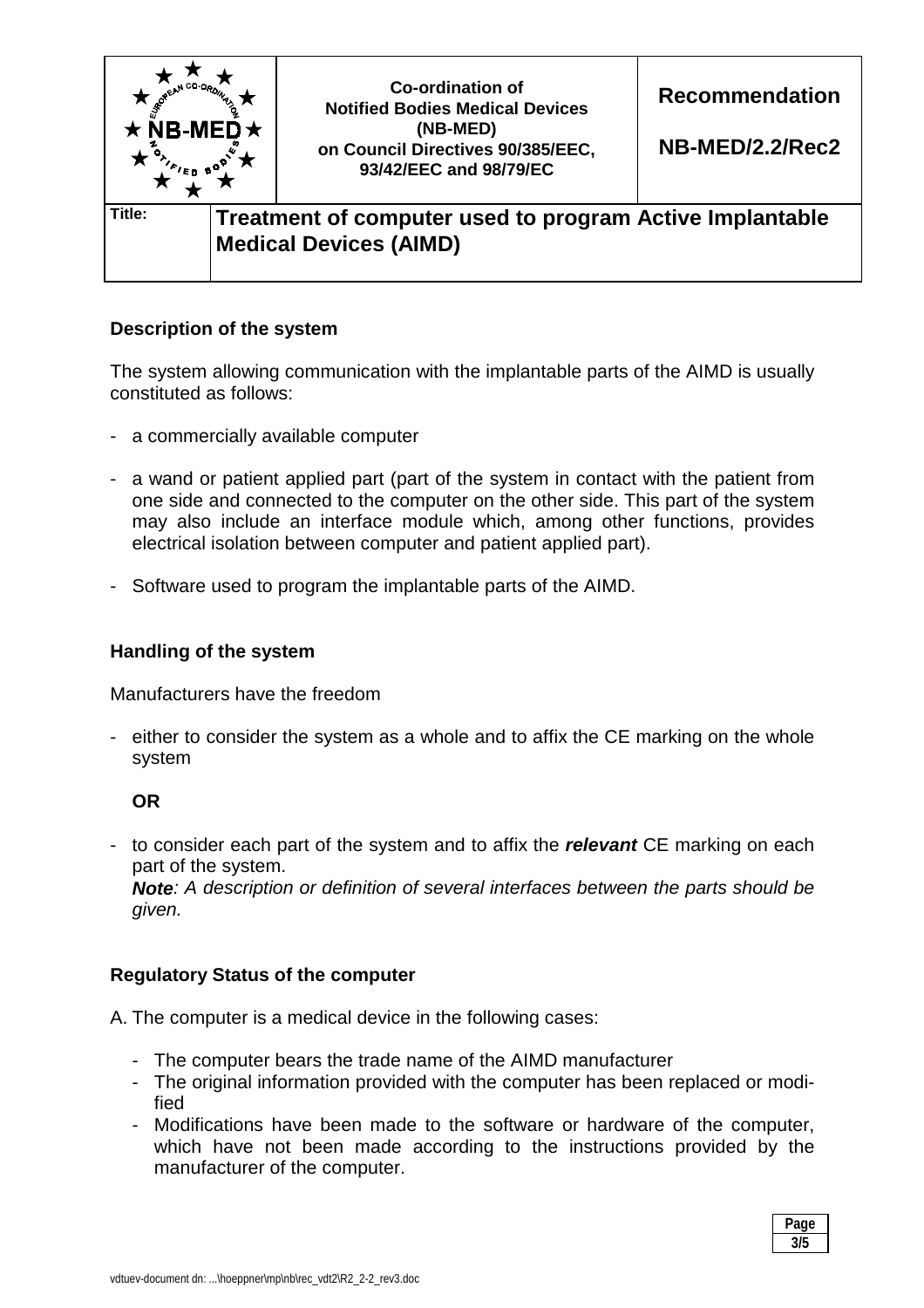

- *Note: For the purpose of this document it is understood that the insertion of a circuit board to an available slot is not considered as a modification of the software as long as the insertion is performed in accordance with the computers manufacturer's instructions for use.*
- B. The computer *as part of a Medical Electrical System* is not a medical device in the following cases:
	- The wand/applied part is connected to an existing port located usually on the back of the computer.
	- The wand/applied part is connected to a dedicated circuit board to be inserted into an available slot accessible from the outside of the computer or located inside the computer.

*Note: The board is inserted inside into the computer according to the instructions given by the computer manufacturer and/or the board manufacturer.* 

## **Conformity assessment procedures when each part is considered separately**

The manufacturer has to demonstrate that the Medical Electrical System satisfies the applicable requirements of the AIMD Directive,

- Wand/applied part: equipment which makes the link between the patient and the computer, dedicated programming software (program module, memory card or diskette) are AIMD's and should satisfy all applicable essential requirements of the AIMD directive and bear the CE marking.
- The computer if not considered as a medical device should comply with applicable national regulations and as of January  $1<sup>st</sup>$ , 1996 may bear the CE marking of conformity with other directives (e. g. EMC, Low Voltage).

The applicable standards are EN 950 as well as the relevant EMC harmonized standards adopted by CENELEC and published in the Official Journal of the European Communities.

In this case the manual of the software for the wand/applied part dedicated for use with the computer must indicate either the characteristics of the computer required or

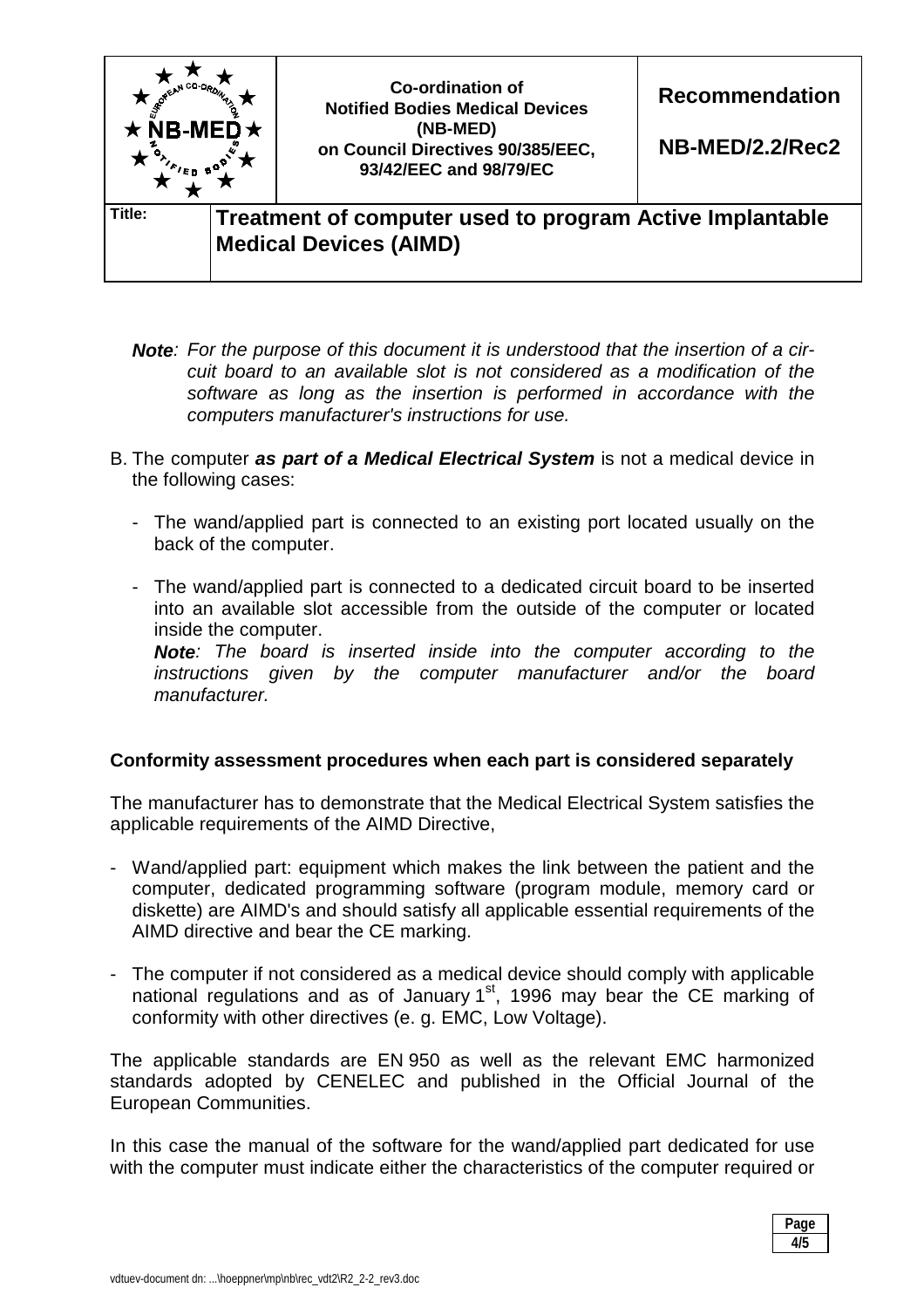

some types of equipment (trade name and model) available on the market with which it can be used. The computer in this case shall not bear the CE marking of conformity with the AIMD. The compatibility with other resident software should be ensured.

- In order to avoid possible confusion between the AIMD and the EMC directive, the manual of the computer shall indicate the directive applied.
- Irrespective of the fact the computer is considered as a medical device or not, the manufacturer shall demonstrate that the medical electrical system system (wand/applied part + computer) is safe for the patient and the user.
- The computer if considered as a medical device, falls into the scope of the AIMD directive and therefore shall meet all the applicable essential requirements and be subject to the appropriate conformity assessment procedure. The computer shall bear the CE marking of conformity conform the AIMD directive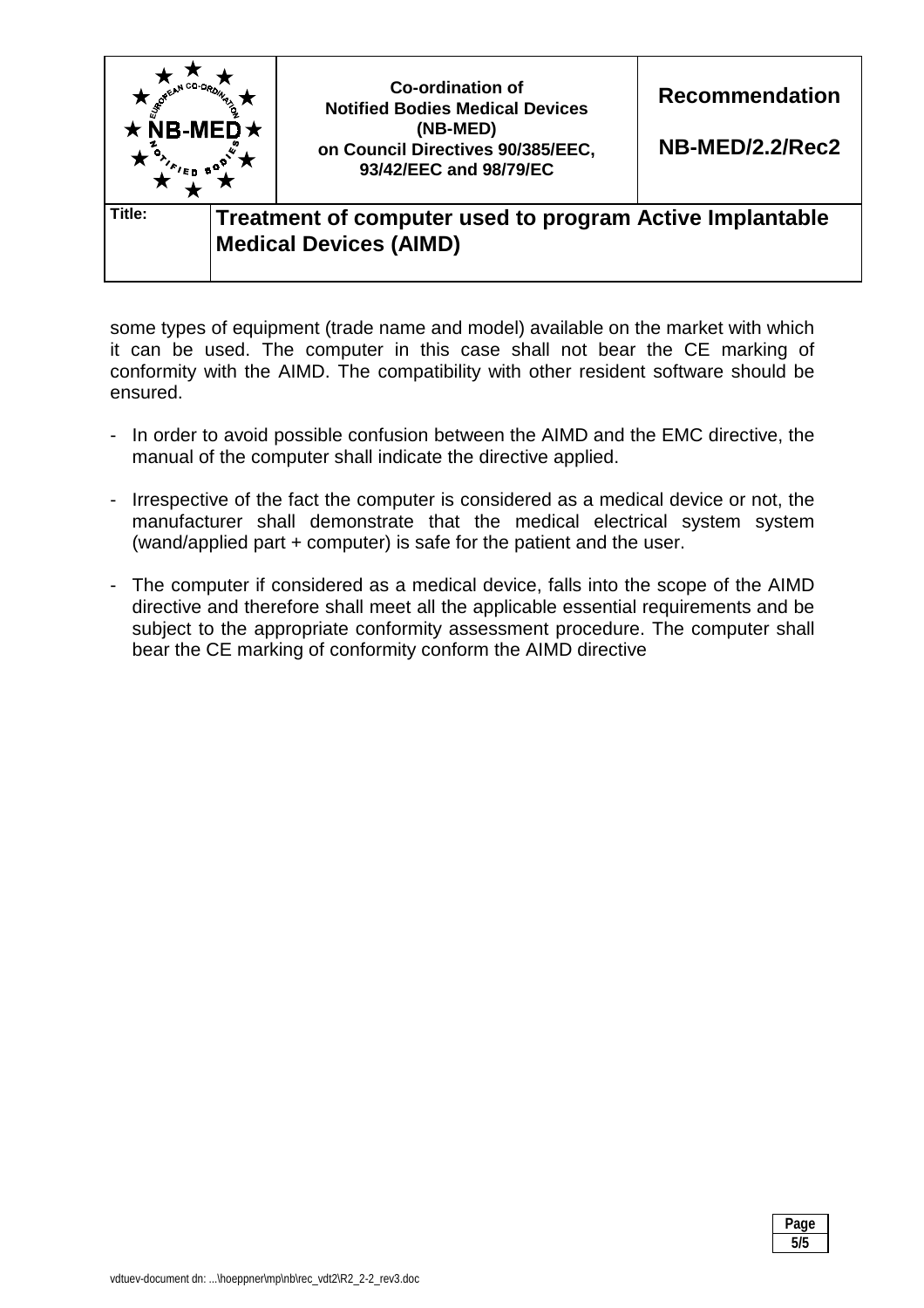

#### **Rev. 1:** Notified Body Meeting, Brussels, January 19, 1995: The document was approved by the NB-MED plenary. Confirmed at stage 3. New revision no: 1

 Medical Devices Expert Group Meeting, Brussels, February 9 & 10, 1998: The stage 3 document was presented to the Medical Devices Experts Group and accepted without changes: Confirmed at stage 4.

**Rev. 2:** Notified Body Meeting, Brussels, November 3 &4, 1998: BfArM has made some comments (see NBM/154/98) to the current stage 4 document. NB-MED agreed that further development on this particular Recommendation will be made within the **NBRG**; also other comments (e.g. made by COCIR) should be considered.

## NBRG Meeting, Copenhagen, May 10 & 11, 1999:

 A new draft document was presented by Mr. R.-H. The new draft bases on the results of a meeting with BfArM; the earlier controversial subjects were discussed and finally a common agreed document was drafted. The new document emphasizes the treatment of computers used to program active implantable medical devices; the scope of the document was now reduced with deleting the reference to MDD. Also the definition for "medical electrical system" was taken from IEC 601-1 and some other slight changes were made. NBRG made some further slight changes. The document will be provided to the Technical Secretariat by Mr. R.-H. NBRG agreed to send the revised document, with its "Rationale and history" sheet to all member of NB-MED for commenting before presenting it for approval in the Plenary meeting in November 1999.

### Notified Body Meeting, Brussels, November 2 &3, 1999:

Mr. R.-H. reported that the current and valid/accepted stage 4 document (see NBM/123/99) has just been worked on but due to technical reasons the finalised text has not yet reached the Technical Secretariat. The draft document should be discussed on occasion of the NBRG meeting on November 3. To the next plenary meeting a revised document will be proposed.

### NBRG Meeting, Brussels, November 3, 1999:

 The tabled draft document was discussed. Due to the limited time the members of **NBRG** were asked to bring their comments to the Technical Secretariat until end of November. The finalised document should be discussed on the NBRGmeeting in March 2000.

| Rev.-Nr. | date<br>Rev. | accepted | amended | .<br>withdrawn |
|----------|--------------|----------|---------|----------------|
|          | 29.02.2000   |          |         |                |